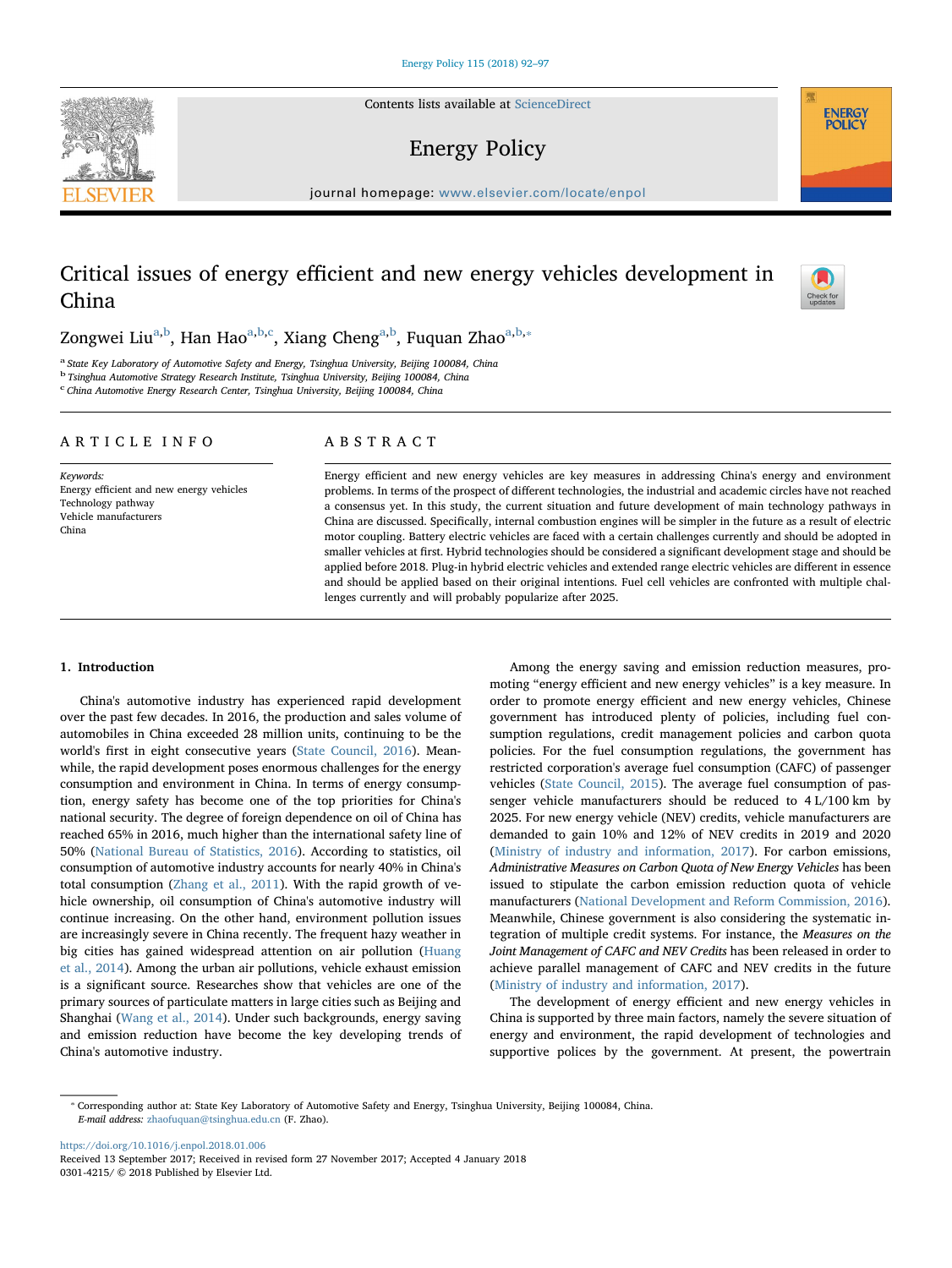<span id="page-1-0"></span>

Fig. 1. Relationship between broadening sources and reducing consumptions.

transforming process from fossil energy to electric energy is continuously being deepened. However, the challenges and application scenarios of conventional vehicles, hybrid electric vehicles (HEV), battery electric vehicles (BEV) and fuel cell vehicles (FCV) are quite different. Currently, the industrial and academic circle have not reached a consensus in China yet. According to the literature review, most existing studies focused on a certain kind of technology ([Kang](#page-4-6) [et al., 2009; Plotkin et al., 2002\)](#page-4-6). There are also many articles which compared technology pathways from the perspective of life-cycle emission or cost [\(Hawkins et al., 2013; Hao et al., 2017](#page-4-7)). However, few articles researched on the choice of technology pathways of enterprises systematically. Therefore, a systematic and clear judgment of different technologies is extremely necessary. In this study, based on plenty of surveys and deliberations, a systematic solution was illustrated.

It should be stressed that broadening sources and reducing consumptions are both indispensable in addressing China's energy and environment issues, as presented in [Fig. 1.](#page-1-0) For the automotive industry, reducing consumptions means improving the current technologies, represented by improving the efficiency of internal combustion engines (ICE) and various hybrid technologies. These technologies are also called energy efficient technologies. Meanwhile, broadening sources means seeking new power sources, represented by BEVs and FCVs, which is also called NEV technology. The proportions of these two types of solutions are fluctuating. However, they do not contradict. On one hand, energy efficient vehicles will gain time for the gradual maturity of NEVs. On the other hand, the development of NEVs will extend the life of ICEs. Therefore, "broadening sources" and "reducing consumptions" should both be attached equal importance. This viewpoint should be regarded as the basic starting point for the development of energy efficient and new energy vehicles.

## 2. Technology pathway analysis

#### 2.1. Engine powertrains

Although engine powertrain belongs to a traditional power type, it will also experience tremendous changes during this power transformation process. In the past, the engine and transmission combine to output power. Therefore, engines must be able to operate in a wide range to meet the intricate operating conditions. Accordingly, the optimum operating area of the engine must be as wide as possible, which is difficult to achieve ([Kiencke and Nielsen, 2000](#page-4-8)). The demand of intricate operating conditions is met by mechanical structures such as variable valve timing (VVT), variable valve lift (VVL), variable compression ratio (VCR), multiple-speed transmission and continuously variable transmission (CVT) ([Guzzella and Onder, 2009](#page-4-9)). If technology develops in line with this pathway, the engine powertrain will become more and more complex, which will make the control system increasingly complicated and expensive.

In the future, the output power will be provided by both the engine and electric motor, as shown in [Fig. 2](#page-1-1). Although the intricate operating conditions for the vehicles do not change, the engines can operate in a narrow optimum area ([Moore, 2001-10-23\)](#page-4-10). This is achieved by

<span id="page-1-1"></span>

Fig. 2. Future's coupling structure of engine and electric motor.

changing the speed and torque of the electric motor. The essence of the structure is to achieve variable output from electromechanical coupling to meet the requirements of variable driving modes. Because of this structure, enterprises will merely need to increase the optimum efficiency of the engine within a small operating area, instead of adopting intricate variable units and control strategies. Therefore, this electromechanical coupling will simplify the technologies and lower the cost.

To sum up, engines will be simpler in the future. Effective combination of engine and electric motor will be achieved. Therefore, the efficiency optimization within a small operating area will be attached more importance. Meanwhile, the significance of transmission for energy saving will decrease. Effective coupling between engine and electric motor will be paid more attention than transmission efficiency. For technology decision makers, it should be stressed that under the same output, increasing the performance of electric motor will lead to simpler engine technology. Therefore, the cost increase of electric motors and cost reduction of engine should be weighed and balanced. The critical issue for enterprise decision-making lies in reasonably evaluating the balance point of cost.

## 2.2. Battery electric vehicles

Traction battery means the battery which drives the electric motor in BEVs. In general, the development of BEV industry is a function of time in regard to traction battery performance. Currently, the specific energy of battery system has reached 110 Wh/kg. And the cost of battery system is 2.2 yuan/Wh in 2016 in China [\(SAE-China, 2016a](#page-4-11)). Although there have been improvements in the performance and cost, great uncertainty still exists currently for traction battery technology. On one hand, current predictions on battery performance are mainly based on experience or historical data ([Nykvist and Nilsson, 2015\)](#page-4-12). On the other hand, future's development of new system battery is difficult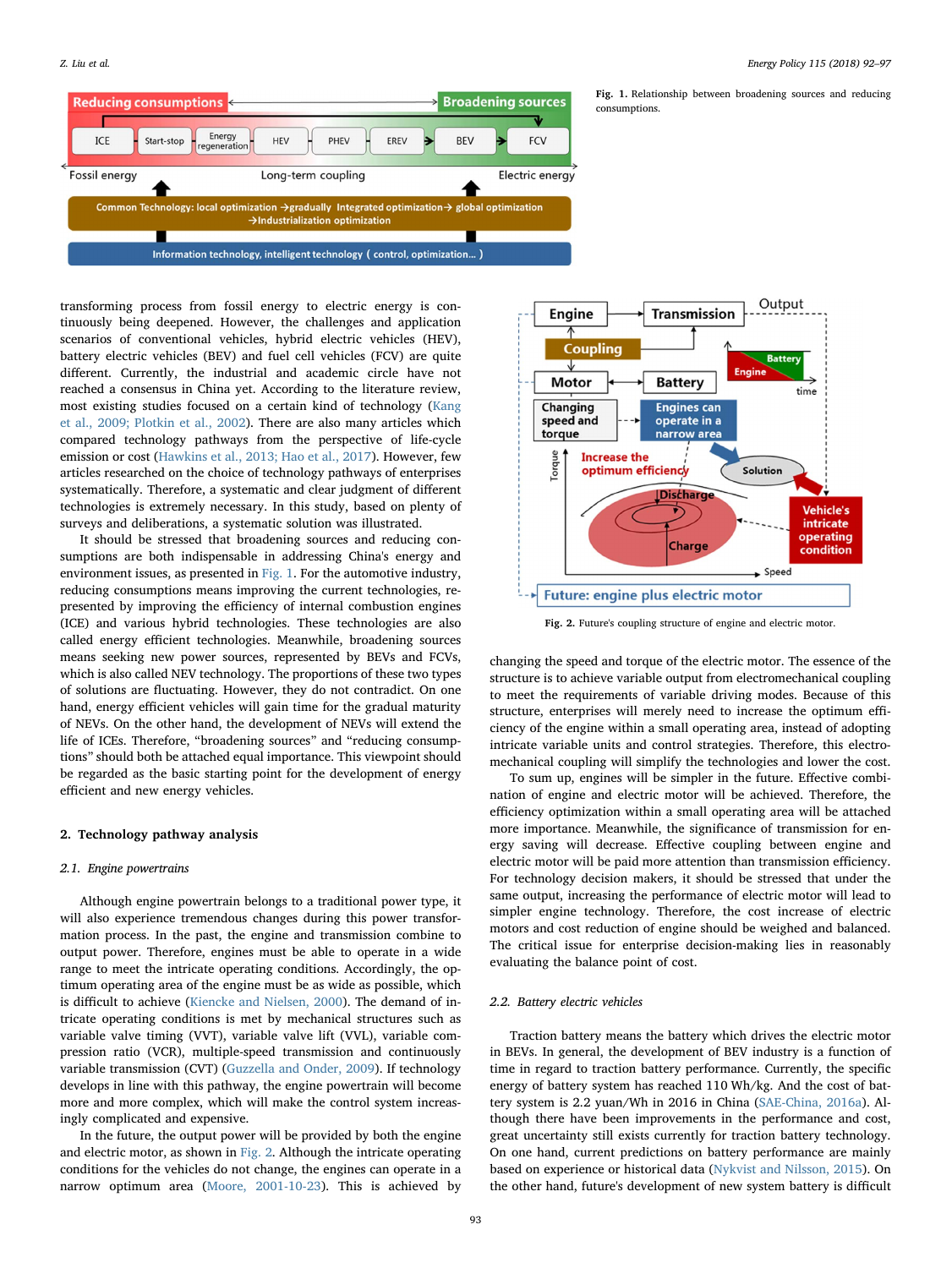to predict [\(Nitta et al., 2015; Van Mierlo et al., 2006\)](#page-4-13). In view of these uncertainties, enterprises are confronted with great risks in making large-scale investments in traction battery. However, traction battery is vital for BEVs. Manufacturers cannot merely act as battery purchasers. The advice is that manufacturers can develop battery pack technology at first. Then they can appropriately participate in the production of battery cells. In this way, their control capability of traction battery technologies can be gradually improved.

Besides the problem of traction battery, another problem that hinders the development of BEVs is the charging infrastructure. According to official statistics, the number of public charging piles reached 141 thousand at the end of 2016 ([National Energy Administration, 2016](#page-4-14)). However, compared with the new energy vehicle ownership of nearly 1 million, existing charging infrastructures are still insufficient. The scarcity of charging infrastructure increases the range anxiety of consumers ([Nilsson, 2011\)](#page-4-15). Therefore, manufacturers have to install more batteries on BEVs to ensure longer electric driving ranges. Addressing the issue of charging infrastructure is not easier than improving the performance of traction battery. On one hand, building charging infrastructure requires cost and time. Only with clear profit models can it attract private business to get involved. On the other hand, uncertainties still exist in future's charging technologies ([Fisher et al.,](#page-4-16) [2014\)](#page-4-16). Once charging technologies change in the future, early investments may be wasted.

As discussed above, there exist two main obstacles in BEV industry, which are battery technologies and charging infrastructures. However, promoting BEVs are indispensable for China's enterprises because of national policy and potential competition of new entrants. In promoting BEVs, firstly, manufacturers should consider small vehicles as the most appropriate market segment to popularize BEVs. Secondly, electric driving range should be set appropriately and should not be extremely long. This method aims to save batteries to increase the cost competitiveness of BEVs. Thirdly, manufactures should rely on the construction of charging infrastructure in promoting BEVs. As the obstacles of infrastructure cannot be completely solved in the short term, enterprises should address the charging issues by business model and technical innovations, including battery changing method and extended range electric vehicle (EREV) technology.

In addition, low speed electric vehicles have not been supported by any policies in China at present, but this market developed very rapidly ([Wu et al., 2015\)](#page-5-2). Considering market acceptability and requirements of energy saving and emission reduction, products positioned between traditional BEVs and low speed electric vehicles have great potential in China's NEV market. This kind of vehicle products can be called micro electric vehicles (MEV). In definition, MEVs are electric vehicles that have lower maximum speed and driving range (for instance, 50 km/h and 50 km). They should carry lithium batteries instead of lead acid batteries. Compared with traditional BEVs and low speed electric vehicles, MEVs will probably become a significant solution in addressing "the last mile problem" in China. On one hand, the cost of BEVs recognized by Chinese government is extremely high. Their promotion relies highly on national supportive polices. On the other hand, most low speed electric vehicles are not environmentally-friendly and therefore not in line with the trends of China's automotive industry.

#### 2.3. Hybrid power technologies

Hybrid power technologies are often deemed as a transitional technology between ICE and pure electric technology [\(Liu and Peng,](#page-4-17) [2008\)](#page-4-17). However, this transition will be undoubtedly a long-term process. Therefore, the hybrid power technology should not be regarded merely as a transition, but a significant development stage. As the common technologies of broadening sources and reducing consumptions, hybrid technologies benefit from technical progress of both technology solutions. They will become inevitable technology pathways in future. Particularly, due to multiple solutions offered by hybrid

power itself, they have an extensive range of application. By considering the demands of fuel consumption, performance and cost, enterprises should choose hybrid power solutions in different degrees to meet their own demands. Particularly, start-stop features low cost and high technological maturity, which will be widely applied in the near future. With moderate cost and fuel saving performance, mild hybrid and moderate hybrid technologies will be applied to midsize and small vehicles step by step. With complex systems and higher incremental costs, strong hybrid technology will probably be more applied to midsize and large vehicles.

HEVs do not need to be equipped with large batteries, which is an advantage compared to BEVs ([Johri et al., 2017](#page-4-18)). However, the pros and cons of these two technology pathways should be weighed. If traction battery cannot experience revolutionary breakthroughs in the short term, HEVs will still have sufficient advantages in cost and convenience. Therefore, hybrid power technologies are promising for enterprises and adequate input should be invested.

#### 2.4. Plug-in hybrid electric vehicle and extended range electric vehicle

Plug-in hybrid electric vehicles (PHEVs) are the hybrid vehicles featuring enlarged batteries and direct charging ([Yilmaz and Krein,](#page-5-3) [2013\)](#page-5-3). This technology aims to meet the increasingly stringent regulation requirements and to provide a more flexible solution than BEVs ([Curtin et al., 2009\)](#page-4-19). In essence, PHEV technology means "engine and alterable battery". By adjusting battery capacity, enterprises can improve the pure electric driving range to meet regulation requirements and benefit from NEV privileges. In terms of structure, PHEVs often have parallel or combined configurations, featuring two sets of power system and complex control methods ([Andri, 2011](#page-4-20)). The batteries equipped in PHEVs may not be very large. Some PHEVs only have pure electric driving ranges of 20–30 km [\(Kontou et al., 2015](#page-4-21)). In the context of more stringent fuel consumption and carbon emission regulations, the application potential of PHEVs will become larger and larger. However, the weakness of PHEV systems lies in higher cost than conventional hybrid systems, which needs to be addressed in future.

Extended range electric vehicles (EREVs) are electric vehicles equipped with charging units, aiming to solve the problem of range anxiety ([Tate et al., 2008\)](#page-4-22). As EREVs are mounted with charging units, they can carry smaller batteries than BEVs. In terms of structure, EREVs adopt series configuration and carry small engines [\(Smart et al., 2013](#page-4-23)). The engines do not drive the vehicle directly. Instead, they only charge the battery. Therefore, the control method of EREVs is rather simple. The greatest advantage of EREVs lies in addressing the restriction of charging infrastructure. But the weaknesses are also obvious. Firstly, EREVs require extra engines compared with BEVs. The cost and technology complexity will increase. Secondly, EREVs are still based on battery electric drive system. If charging infrastructures remain insufficient in future, EREVs will not save energy consumption compared with BEVs ([Chen et al., 2014](#page-4-24)).

As discussed above, although PHEVs and EREVs are classified into the same category according to China's government, they are different in essence. The former offer a highly flexible solution to extend the role of the engine. The latter offer a possible solution to address the charging infrastructure issue and can be regarded as a kind of BEV with stronger adaptation. In conclusion, PHEVs should be considered from the perspective of the development of hybrid power technology. Likewise, it is meaningless to argue on the fuel consumption issue of EREVs.

It is worth mentioning that fundamental differences exist between series HEVs and EREVs. Series HEVs aim to seek the driving experience similar to BEVs and to realize better fuel consumption by a relatively simple configuration. For series HEVs, large engines ought to be equipped to meet the requirements of variable working conditions. In contrast, EREVs only aim to solve the charging issue of BEVs. It is not reasonable to equip large engines in EREVs.

For enterprises, PHEV technologies should be applied more in large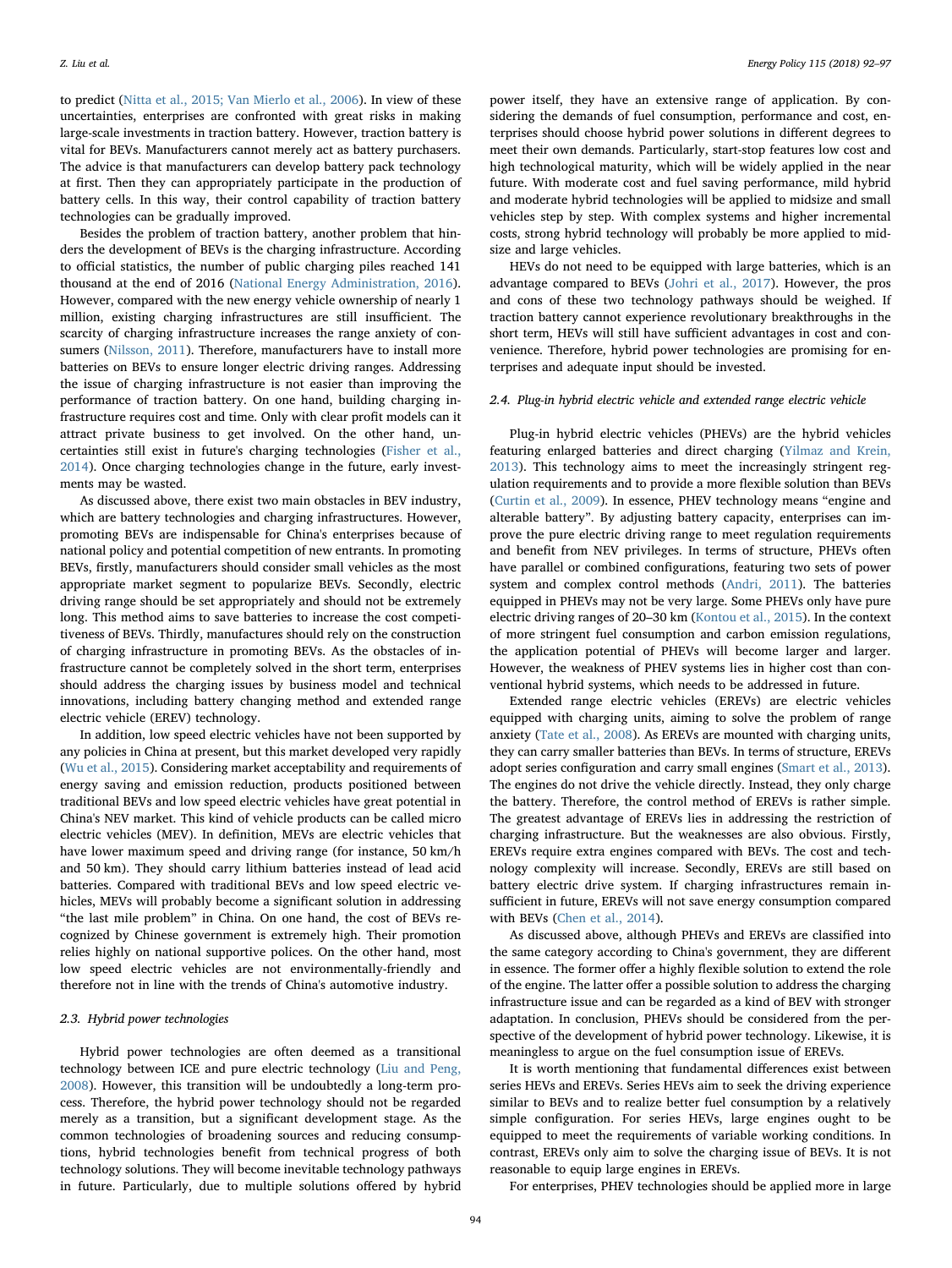<span id="page-3-2"></span><span id="page-3-1"></span><span id="page-3-0"></span>

vehicles. As large vehicles have strong bearing capability for cost increase, the high cost of PHEV technologies is acceptable. More importantly, by developing PHEVs, enterprises will have a more flexible solution to meet future's regulations and benefit from national policy privileges. On the other hand, EREV technology should be more applied in midsize vehicles.

#### 2.5. Fuel cell vehicles

Fuel cell vehicles (FCVs) represent the ultimate possibility of

transferring to hydrogen for automotive power source. Chinese government attached great importance to FCV technologies recently ([Haslam et al., 2012](#page-4-25)). There are views that FCV technologies are rapidly moving towards maturity and may pose challenges for the development of BEVs (Off[er et al., 2010\)](#page-4-26). But in fact, FCVs are confronted with multiple critical problems such as high cost, insufficient infrastructure and lack of efficient hydrogen production approach. Firstly, the total cost of a fuel cell system is extremely high, which is mainly caused by the use of platinum-based catalysts [\(Sharaf and Orhan, 2014](#page-4-27)). Secondly, the lack of demand and high cost hindered the construction of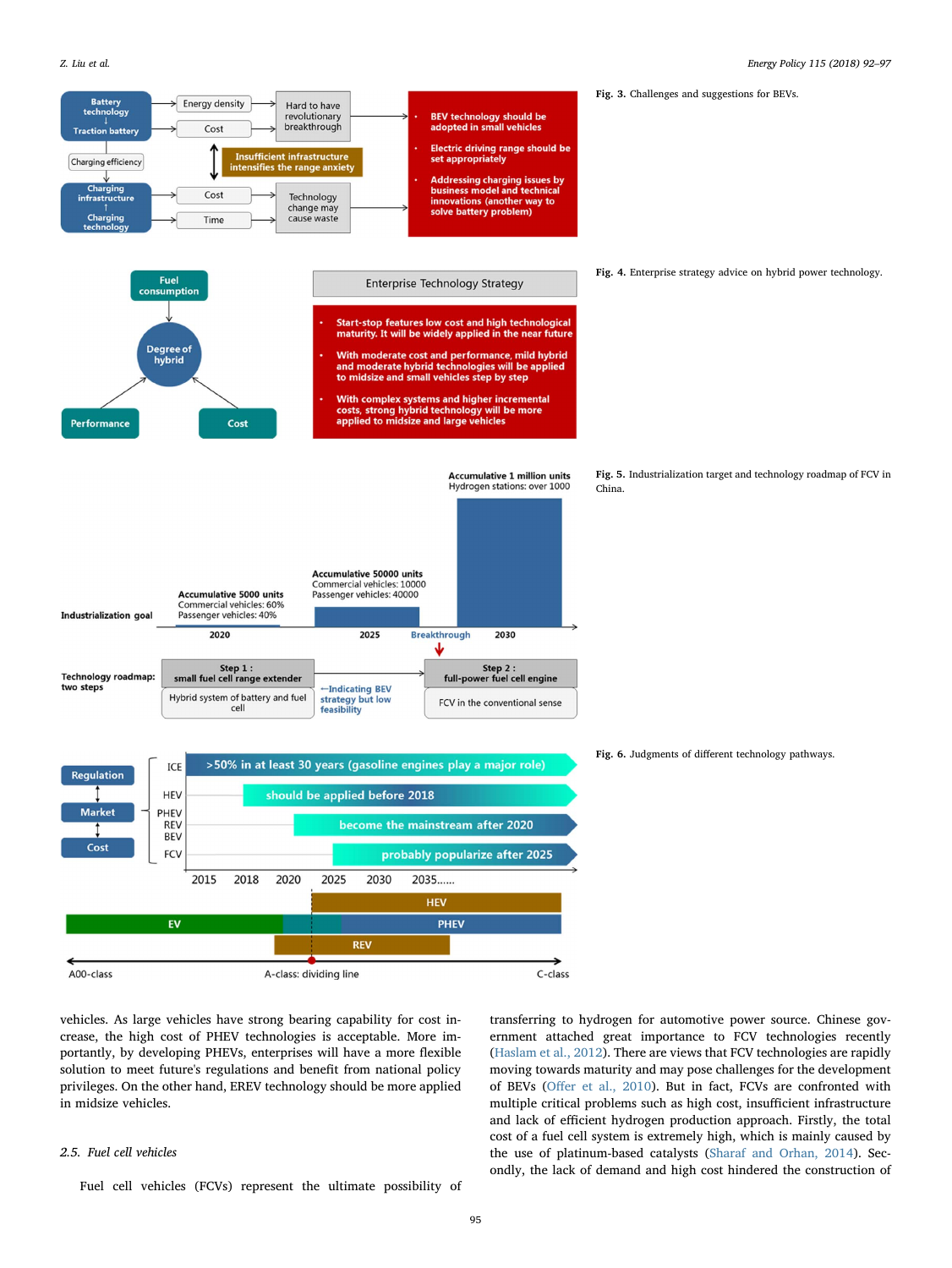hydrogen infrastructure. Thirdly, existing methods for producing hydrogen such as electrolysis of water are not efficient and environmentally friendly. Considering current industrial and technology situation, the prospect of large-scale industrialization of FCVs is still uncertain in the short term. This conclusion can be demonstrated by the FCV industry plan in the Technology Roadmap of Energy Efficient and New Energy Vehicles released by SAE-China [\(SAE-China, 2016b\)](#page-4-28). ([Fig. 3\)](#page-3-0)

The Technology Roadmap of Energy Efficient and New Energy Vehicles formulated the industrialization target of FCVs. The accumulative number of FCVs for demonstration are projected to reach 5000 units, 50,000 units and 1 million units by 2020, 2025 and 2030 respectively, as presented in [Fig. 4.](#page-3-1) From the target, it is believed that the breakthrough of FCV industrialization may arrive between 2025 and 2030. Besides, a two-step technology plan was put forward. In the first step, small fuel cell range extenders will be mounted in BEVs, which can be considered the hybrid system of battery and fuel cell. In the second step, full-power fuel cell engines will be equipped, which mean FCVs in the conventional sense. The first step lacks practical feasibility in cost, but it reflects China's BEV-first strategy ([Figs. 5 and 6](#page-3-2)).

To sum up, in view of the challenges confronted by FCVs, it is difficult to achieve large-scale industrialization in passenger cars in the short term. But if commercial vehicles (such as buses, logistics vehicles and trucks) are involved in the management area of China's NEV credit regulation, there will be huge opportunities for fuel cell commercial vehicles. Considering from this aspect, FCV technology may make industrial breakthroughs in commercial vehicles. In the long term, it is more suitable to apply FCV technology in commercial vehicles and large passenger vehicles with regard to cost and space layout. FCV technology is not suitable to be applied in midsize and small passenger vehicles.

## 3. Conclusion

At present, China's vehicle manufacturers are confronted with multiple challenges. The first challenge is the stringent regulations of CAFC, NEV and carbon quota. If enterprises fail to meet the requirements, they will be severely punished. Secondly, the demands in China's NEV market are diversified and changing. The preferences of newgeneration consumers are quite different from previous consumers, which tests the quick reaction of enterprises to meet consumers' demands. Thirdly, the requirements for energy saving and emission reduction will increase manufacturers' cost. Therefore, the profitability of enterprises will be threatened. Faced with these three challenges, enterprises need to make wise choices in technology pathways. Based on the analysis above, the predictions on major technology pathways are summarized as follows.

From the perspective of time, vehicles equipped with engines will account for more than 50% of market share in at least 30 years. Gasoline engines are projected to play a major role. But diesel engines will still account for a certain proportion because of the high efficiency. In terms of strong hybrid technology, manufacturers will apply this technology before 2018 to meet the increasingly stringent fuel economy regulations. With technology progress and cost reduction, PHEVs, EREVs and BEVs will gradually become the mainstream after 2020. Considering the high cost, lack of infrastructure and uncertain hydrogen production method, FCVs will probably popularize after 2025.

From the perspective of vehicle class, A-class can be regarded as a significant dividing line. Below A-class, vehicle products should be more concentrated on BEV technology, which contributes to reducing battery capacities so as to lower cost and reduce energy consumption. Above A-class, HEV, EREV and PHEV technologies should be applied. The reason is that these technologies are more economic for larger vehicles.

In the end, it should be stressed that the transformation of vehicle power sources will be a long-term process. During this process, technological breakthroughs, policy changes and energy structure will all

pose significant impacts on energy efficient and new energy vehicles. Vehicle manufacturers should make choices based on their own practical situations. Therefore, there is no common technology roadmap for all the enterprises. Enterprises' technology roadmaps need to be constantly examined and improved. Nevertheless, viewing from China's automotive industry, a basic judgment can be made that only from reasonable technology portfolios can manufacturers undertake the task of energy saving and emission reduction.

# Acknowledgement

This study is sponsored by the National Natural Science Foundation of China (71403142, 71774100, 71690241), Young Elite Scientists Sponsorship Program by CAST (YESS20160140), State Key Laboratory of Automotive Safety and Energy (ZZ2016-024), China Automotive Energy Research Center of Tsinghua University (CAERC).

#### References

<span id="page-4-20"></span>Andri M.J., 2011. Plug-in hybrid electric vehicle: U.S. Patent 7,980,342-7-19.

- <span id="page-4-24"></span>[Chen, B.C., Wu, Y.Y., Tsai, H.C., 2014. Design and analysis of power management strategy](http://refhub.elsevier.com/S0301-4215(18)30005-3/sbref1) [for range extended electric vehicle using dynamic programming. Appl. Energy 113,](http://refhub.elsevier.com/S0301-4215(18)30005-3/sbref1) 1764–[1774](http://refhub.elsevier.com/S0301-4215(18)30005-3/sbref1).
- <span id="page-4-19"></span>[Curtin, R., Shrago, Y., Mikkelsen, J., 2009. Plug-in Hybrid Electric Vehicles. Surveys of](http://refhub.elsevier.com/S0301-4215(18)30005-3/sbref2) [Consumers. Reuters/University of Michigan.](http://refhub.elsevier.com/S0301-4215(18)30005-3/sbref2)
- <span id="page-4-16"></span>[Fisher, T.M., Farley, K.B., Gao, Y., et al., 2014. Electric vehicle wireless charging tech](http://refhub.elsevier.com/S0301-4215(18)30005-3/sbref3)[nology: a state-of-the-art review of magnetic coupling systems. Wirel. Power Transf. 1](http://refhub.elsevier.com/S0301-4215(18)30005-3/sbref3) [\(2\), 87](http://refhub.elsevier.com/S0301-4215(18)30005-3/sbref3)–96.
- <span id="page-4-9"></span>[Guzzella, L., Onder, C., 2009. Introduction to Modeling and Control of Internal](http://refhub.elsevier.com/S0301-4215(18)30005-3/sbref4) [Combustion Engine Systems. Springer Science & Business Media.](http://refhub.elsevier.com/S0301-4215(18)30005-3/sbref4)
- [Hao, H., Cheng, X., Liu, Z., et al., 2017. Electric vehicles for greenhouse gas reduction in](http://refhub.elsevier.com/S0301-4215(18)30005-3/sbref5) China: a cost-eff[ectiveness analysis. Transp. Res. Part D: Transp. Environ. 56, 68](http://refhub.elsevier.com/S0301-4215(18)30005-3/sbref5)–84.
- <span id="page-4-25"></span>[Haslam, G.E., Jupesta, J., Parayil, G., 2012. Assessing fuel cell vehicle innovation and the](http://refhub.elsevier.com/S0301-4215(18)30005-3/sbref6) [role of policy in Japan, Korea, and China\[J\]. Int. J. Hydrog. Energy 37 \(19\),](http://refhub.elsevier.com/S0301-4215(18)30005-3/sbref6) 14612–[14623.](http://refhub.elsevier.com/S0301-4215(18)30005-3/sbref6)
- <span id="page-4-7"></span>Hawkins, T.R., Singh, B., Majeau‐[Bettez, G., et al., 2013. Comparative environmental life](http://refhub.elsevier.com/S0301-4215(18)30005-3/sbref7) [cycle assessment of conventional and electric vehicles. J. Ind. Ecol. 17 \(1\), 53](http://refhub.elsevier.com/S0301-4215(18)30005-3/sbref7)–64.
- <span id="page-4-2"></span>[Huang, R.J., Zhang, Y., Bozzetti, C., et al., 2014. High secondary aerosol contribution to](http://refhub.elsevier.com/S0301-4215(18)30005-3/sbref8) [particulate pollution during haze events in China. Nature 514 \(7521\), 218.](http://refhub.elsevier.com/S0301-4215(18)30005-3/sbref8)
- <span id="page-4-18"></span>Johri R., Yamazaki M.S., Wang X.Y. et al. 2017. Hybrid electric vehicle: U.S. Patent 9,637, 109-5-2.
- <span id="page-4-6"></span>[Kang, J., Wei, Z., Cheng, D., et al., 2009. Research on electric vehicle charging mode and](http://refhub.elsevier.com/S0301-4215(18)30005-3/sbref9) [charging stations construction. Power Demand Side-. Manag. 5, 31](http://refhub.elsevier.com/S0301-4215(18)30005-3/sbref9)–40.
- <span id="page-4-8"></span>[Kiencke, U., Nielsen, L., 2000. Automot. Control Syst.: Engine, Drivel., Veh](http://refhub.elsevier.com/S0301-4215(18)30005-3/sbref10).
- <span id="page-4-21"></span>[Kontou, E., Yin, Y., Lin, Z., 2015. Socially optimal electric driving range of plug-in hybrid](http://refhub.elsevier.com/S0301-4215(18)30005-3/sbref11) [electric vehicles. Transp. Res. Part D: Transp. Environ. 39, 114](http://refhub.elsevier.com/S0301-4215(18)30005-3/sbref11)–125.
- <span id="page-4-17"></span>[Liu, J., Peng, H., 2008. Modeling and control of a power-split hybrid vehicle. IEEE Trans.](http://refhub.elsevier.com/S0301-4215(18)30005-3/sbref12) [Control Syst. Technol. 16 \(6\), 1242](http://refhub.elsevier.com/S0301-4215(18)30005-3/sbref12)–1251.
- <span id="page-4-4"></span>Ministry of industry and information, 2017. Meas. Jt. Manag. CAFC NEV Credits. 〈[http://](http://www.gov.cn/xinwen/2017-09/28/content_5228217.htm) [www.gov.cn/xinwen/2017-09/28/content\\_5228217.htm](http://www.gov.cn/xinwen/2017-09/28/content_5228217.htm)〉.
- <span id="page-4-10"></span>Moore T.S., 2001-10-23. Dual engine hybrid electric vehicle: U.S. Patent 6,306,056.

<span id="page-4-1"></span>National Bureau of Statistics, 2016. China Statistical Yearbook.

- <span id="page-4-5"></span>[National Development and Reform Commission, 2016. Adm. Meas. Carbon Quota. New](http://refhub.elsevier.com/S0301-4215(18)30005-3/sbref14) [Energy Veh. \(Draft\).](http://refhub.elsevier.com/S0301-4215(18)30005-3/sbref14)
- <span id="page-4-14"></span>National Energy Administration, 2016. Annual report on the development of China's charging infrastructure. 〈[http://www.sohu.com/a/142741185\\_118021](http://www.sohu.com/a/142741185_118021)〉.
- <span id="page-4-15"></span>Nilsson M., 2011. Electric vehicles: The phenomenon of range anxiety. ELVIRE, Gif-sur-Yvette Cedex, France, ELVIRE Consortium FP7CICT-2009C4-249105C4.
- <span id="page-4-13"></span>Nitta N., Wu F., Lee J.T. et al. 2015. Li-ion battery materials: present and future. Materials today, 18(5): 252-264.
- <span id="page-4-12"></span>[Nykvist, B., Nilsson, M., 2015. Rapidly falling costs of battery packs for electric vehicles.](http://refhub.elsevier.com/S0301-4215(18)30005-3/sbref16) [Nat. Clim. Change 5 \(4\), 329](http://refhub.elsevier.com/S0301-4215(18)30005-3/sbref16)–332.
- <span id="page-4-26"></span>Off[er, G.J., Howey, D., Contestabile, M., et al., 2010. Comparative analysis of battery](http://refhub.elsevier.com/S0301-4215(18)30005-3/sbref17) [electric, hydrogen fuel cell and hybrid vehicles in a future sustainable road transport](http://refhub.elsevier.com/S0301-4215(18)30005-3/sbref17) [system. Energy Policy 38 \(1\), 24](http://refhub.elsevier.com/S0301-4215(18)30005-3/sbref17)–29.
- [Plotkin, S., Santini, D., Vyas, A., et al., 2002. Hybrid electric vehicle technology assess](http://refhub.elsevier.com/S0301-4215(18)30005-3/sbref18)[ment: methodology, analytical issues, and interim results. Argonne Natl. Lab.,](http://refhub.elsevier.com/S0301-4215(18)30005-3/sbref18) [IL \(US\).](http://refhub.elsevier.com/S0301-4215(18)30005-3/sbref18)
- <span id="page-4-11"></span>[SAE-China, 2016a. Technol. Roadmap Veh. Tract. Battery](http://refhub.elsevier.com/S0301-4215(18)30005-3/sbref19).
- <span id="page-4-28"></span>[SAE-China, 2016b. Technol. Roadmap Energy E](http://refhub.elsevier.com/S0301-4215(18)30005-3/sbref20)ffic. New Energy Veh.
- <span id="page-4-27"></span>Sharaf, [O.Z., Orhan, M.F., 2014. An overview of fuel cell technology: fundamentals and](http://refhub.elsevier.com/S0301-4215(18)30005-3/sbref21) [applications. Renew. Sustain. Energy Rev. 32, 810](http://refhub.elsevier.com/S0301-4215(18)30005-3/sbref21)–853.
- <span id="page-4-23"></span>Smart J., Powell W., Schey S., 2013. Extended range electric vehicle driving and charging behavior observed early in the EV project. SAE Technical Paper.

<span id="page-4-3"></span>State Council, 2015. Made in China 2025.

<span id="page-4-0"></span>State Council, 2016. China Automotive Industry Yearbook.

<span id="page-4-22"></span>[Tate, E.D., Harpster, M.O., Savagian, P.J., 2008. The electri](http://refhub.elsevier.com/S0301-4215(18)30005-3/sbref22)fication of the automobile: [from conventional hybrid, to plug-in hybrids, to extended-range electric vehicles.](http://refhub.elsevier.com/S0301-4215(18)30005-3/sbref22) [SAE Int. J. Passeng. Cars-Electron. Electr. Syst. 1, 156](http://refhub.elsevier.com/S0301-4215(18)30005-3/sbref22)–166 (2008-01-0458).

[Van Mierlo, J., Maggetto, G., Lataire, P., 2006. Which energy source for road transport in](http://refhub.elsevier.com/S0301-4215(18)30005-3/sbref23)